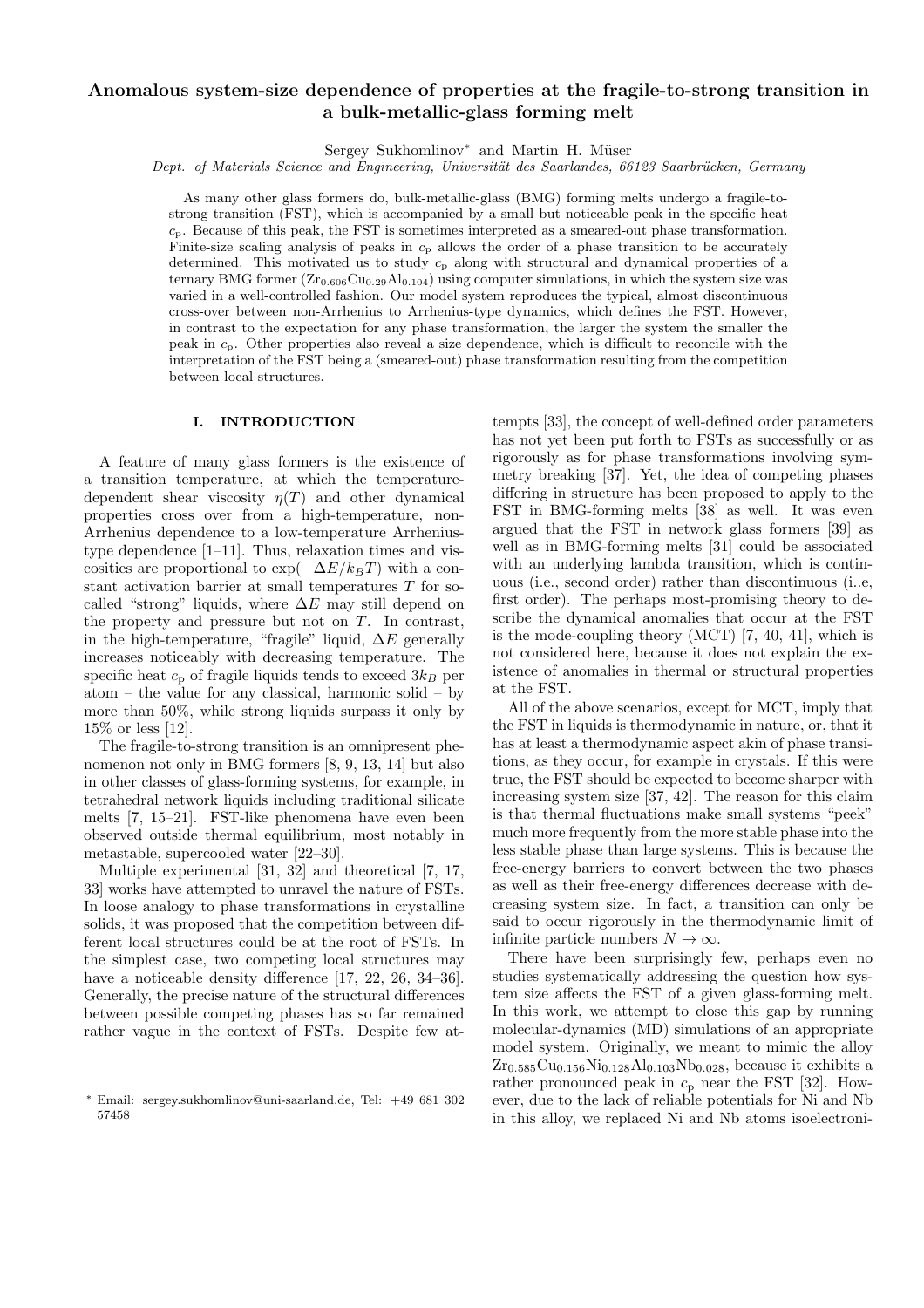cally with Cu and Al atoms, resulting in the composition  $Zr_{0.606}Cu_{0.29}Al_{0.104}$ . While this substitution – or perhaps the imprecision of the employed potentials – lead to a noticeable suppression of the peak, all mentioned, generic features that commonly occur at FSTs remained intact. Moreover, density, transition temperature, structure factors, etc. turned out close to the experimental reference alloy, which is why we feel confident that the simulation results are robust. Last but not least, our simulations reveal how  $Zr_{0.606}Cu_{0.29}Al_{0.104}$  would behave if interactions were slightly different than they are in reality. A general understanding of the FST should certainly apply to such an alloy as well.

The remainder of this paper is organized as follows: Model and methods are sketched in Sect. II. Sect. III contains the results and some discussion. Conclusions are drawn in Sect. IV.

## II. MODEL AND METHODS

We model the alloy  $Zr_{0.606}Cu_{0.29}Al_{0.104}$  with an embedded-atom potential, which was specifically designed for Zr-Cu-Al ternaries and convincingly tested [43]. Simulations are run in the  $NpT$  ensemble using LAMMPS [44] with system sizes ranging from  $N = 96$  to  $N = 8788$ . Pressure is controlled with a Nosé-Hoover chain [45] and temperature with a Langevin thermostat [46].

In order to speed up the dynamics of the Zr and Cu subsystems in the ternary alloy, the masses of both Zr and Cu were replaced with that of the lightest atom in the system, i.e., Al. This substitution only affects the vibrational and attempt frequencies but leaves energy barriers in the configurational space unchanged. Thus, prefactors of relaxation times and viscosities are slightly reduced, however, their temperature dependence remains unaffected.

The specific heat, which is a central observable in this work, is calculated in two different ways: (i) from the enthalpy fluctuations at a given temperature and (ii) from taking the numerical derivative of the enthalpy  $H(T)$ through finite differences. The two methods give similar results when equilibration and observation times clearly exceed the intrinsic relaxation time, but quickly deviate from one another otherwise. In this work, we only report the specific heat down to those temperatures, where both methods give similar results.

Note that unlike Monte Carlo (MC), MD suffers from (small) time-step discretization errors. This leads to minor systematic errors in the computation of  $c_p$ , which furthermore slightly differ between the two employed methods. We therefore ensured that the errors in  $c_p$  remain below 0.015  $k_B$  per atom, which corresponds to 1% of the configurational specific heat of a harmonic solid. The reason why we preferred MD over MC is that MC produces intrinsically overdamped dynamics and that MD samples phase space more efficiently as long as the trial moves in MC consist only of local moves.

### III. RESULTS AND DISCUSSION

## A. Dynamical properties: Volume and energy relaxation time

A systematic study of BMG-forming melts revealed that the transition between a fragile and a strong liquid is a general feature of these alloys [9] – and also widespread in other classes of glass-forming melts [1–3, 7, 11]. The cross-over from a non-Arrhenius to an Arrhenius-type dependence at the FST is seen for different dynamic properties at the same temperature. However, the apparent activation barrier  $\Delta E \equiv \partial \ln \tau / \partial \beta$  may depend on the property  $\tau$ , which can be, for example, the volume relaxation time (defined further below) or the shear viscosity  $\eta$ . While experimentalists often measure the shear viscosity, its computation is numerically demanding, because the respective estimators require "expensive" second-order derivatives of the potential energy to be taken and statistics are tedious to acquire.

Since our simulations are run in the  $NpT$ -ensemble, we measure the volume autocorrelation function (ACF) instead. It is defined here as

$$
C_{\rm VV}(t) \equiv 1 - \frac{\langle \{ V(t+t') - V(t') \}^2 \rangle}{\langle \delta V^2 \rangle}, \tag{1}
$$

where  $V(t')$  is the volume at time t'. In Eq. (1),  $\langle \dots \rangle$  indicates a time average in thermal equilibrium and  $\langle \delta V^2 \rangle$ the variance of the volume. The ACF is defined such that  $C_{\rm VV}(\infty) = 0$  and  $C_{\rm VV}(0) = 1$ . This allows a mean volume correlation time to be defined as

$$
\tau_{\rm V} \equiv \int_0^\infty C_{\rm VV}(t)dt.
$$
 (2)

This correlation time can also be associated with a relaxation time, because for a small temperature or pressure change inducing a small change  $\Delta V$  in the mean volume, we observe that the relaxation obeys

$$
\langle V(t) - V(0) \rangle = C_{\text{VV}}(t) \cdot \Delta V, \tag{3}
$$

once t has exceeded a few inverse Debye frequencies. This time,  $\langle \ldots \rangle$  denotes a disorder average over different random realizations. Since the integral is dominated by large times, the minor differences between volume ACF and volume relaxation function are not significant.

To make the integration in Eq. (2) numerically stable at large times, we fit  $C_{VV}(t)$  with a purely empiric, analytic function and perfomed the integration over the fit function rather than over the original data. We found

$$
C_{\rm VV}(t) = a \exp\{-(t/\tau_{\rm s})^{\beta}\} + b \ln \frac{t_2^2 + t^2}{t_1^2 + t^2}.
$$
 (4)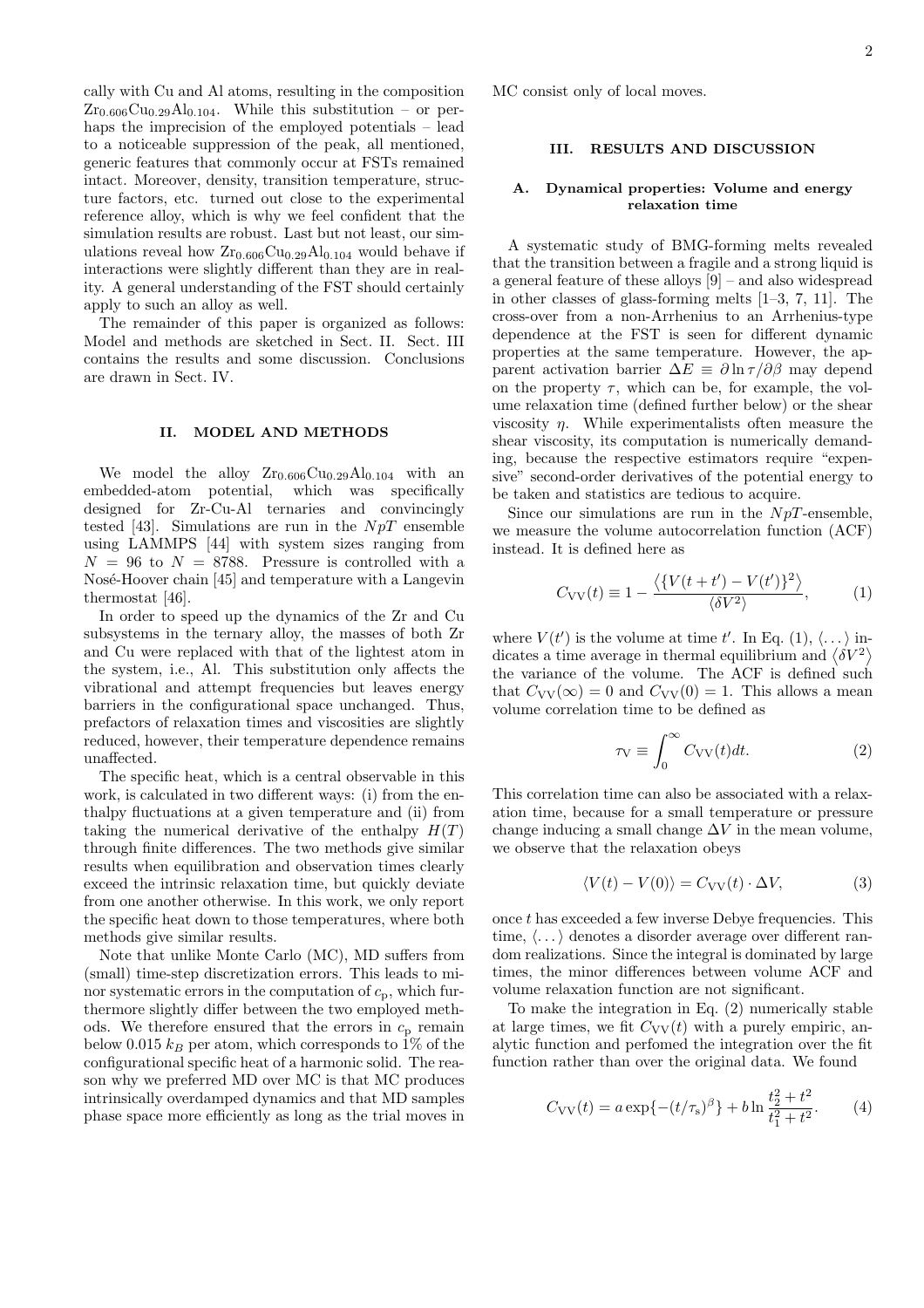to describe the volume ACF rather well, i.e., more accurately with the same number of parameters than commonly used relaxation functions, such as two superimposed stretched exponentials. In Eq. (4),  $a, \tau_s, \beta, b,$  $t_1$  and  $t_2$  are fit parameters. Examples of such fits are shown in the inset of Fig. 1.



FIG. 1. Main figure: Volume relaxation times  $\tau_V$  as a function of reduced inverse temperature  $T^*/T$ . The FST temperature  $T^*$  is estimated to be  $T^* = 830 \text{ K}$ . The apparent activation energy for the volume relaxation is  $\Delta E_{\rm V} = 3.2$  eV, which is proportional to the slope of the black line. The  $\tau_V(T)$  curve was fitted using Eq. (5). Inset: Simulation data on the volume ACF at selected temperatures including fits of the  $N = 8788$ data to Eq. (4), from which  $\tau_V$  was deduced.

The main panel of Fig. 1 reveals that the apparent activation barrier  $\Delta E_V$  is slightly dependent on T for  $T > T^*$  but apparently independent of T for  $T < T^*$ . Moreover,  $\Delta E_{\rm V}$  is (quasi-) discontinuous at  $T^*$ , i.e., it is smaller for the strong than for the fragile liquid. These observations are consistent with simulation data on selfdiffusion coefficients in BMG-forming melts [10] and with experimental data on shear viscosities of glass-forming colloids [11]. To describe the dependence of relaxation times on temperature, we adopted the commonly used expression for the shear viscosity [47], which is referred to as Mauro-Yue-Ellison-Gupta-Allan (MYEGA) equation. This relation was derived from the Adams-Gibbs equation through a model for the configurational entropy. In contrast to a simple, i.e., linear Taylor series expansion of  $\Delta E$ , which would have been sufficient here, the MYEGA equation has well-behaved properties in the limit of large temperatures and does not diverge at any finite temperature. This was our motivation for its use. Here we adopt the relation to relaxation times according to

$$
\ln\left(\tau_{\rm V}/\tau_{\rm V}^{\infty}\right) = \frac{BT^*}{T} \exp\left(\frac{CT^*}{T}\right),\tag{5}
$$

where  $\tau_V^{\infty}$ , B and C are empiric fit parameters. Fits of the modified MYEGA equation to our simulations data on volume relaxation times are shown on the main panel of Fig. 1.

The analysis of the ACF and the deduced relaxation times was repeated for the energy. Any function and observable was defined as above. For the precise definition, the letter V for "volume" only needs to be replaced with "E" for energy. Results are summarized in Fig. 2. We note that only the potential energy was included in the energy ACF, since the response of the kinetic energy is quasi instantaneous and unrelated to the structural relaxation.



FIG. 2. Main figure: Energy relaxation time  $\tau_{\rm E}$  as a function of reduced inverse temperature  $T^*/T$ . The FST temperature  $T^*$  is estimated to be  $T^* = 830$  K. The apparent activation energy for the energy relaxation is  $\Delta E_{\rm E} = 2.3$  eV, which is proportional to the slope of the black line. The  $\tau_{\text{E}}(T)$  curve was fitted using Eq. (5). Inset: Simulation data on the energy ACF at selected temperatures including fits of the  $N = 8788$ data to Eq. (4), from which  $\tau_{\rm E}$  was deduced.

The FST temperature  $T^*$  is defined to be the temperature at which the relation for  $\tau(T)$  gives identical results for the fragile and the strong liquid. Its value turned out to be  $T^* = 830 \pm 2$  K. Differences between the value of  $T^*$ deduced from the energy and the volume ACFs turned out to be within the statistical uncertainties.

#### B. Thermodynamic properties: Specific heat

The FST in BMG-forming melts [31, 32] and other glass-forming liquids [48] is often accompanied by a local maximum in the specific heat. Such a peak may be seen as an indication for a (smeared-out) thermodynamic phase transition (TPT). A TPT occurs at a point, where one phase (characterized, for example, by a [potentially multi-component] order parameter and/or the density) becomes more stable than another phase upon the change of an intrinsic thermodynamic variable, such as, temperature or pressure. TPTs are commonly classified according to the way how extrinsic variables change at the TPT. If one extrinsic thermodynamic variable changes discontinuously, the transition is called first order, while it is called a second-order transition when all extrinsic vari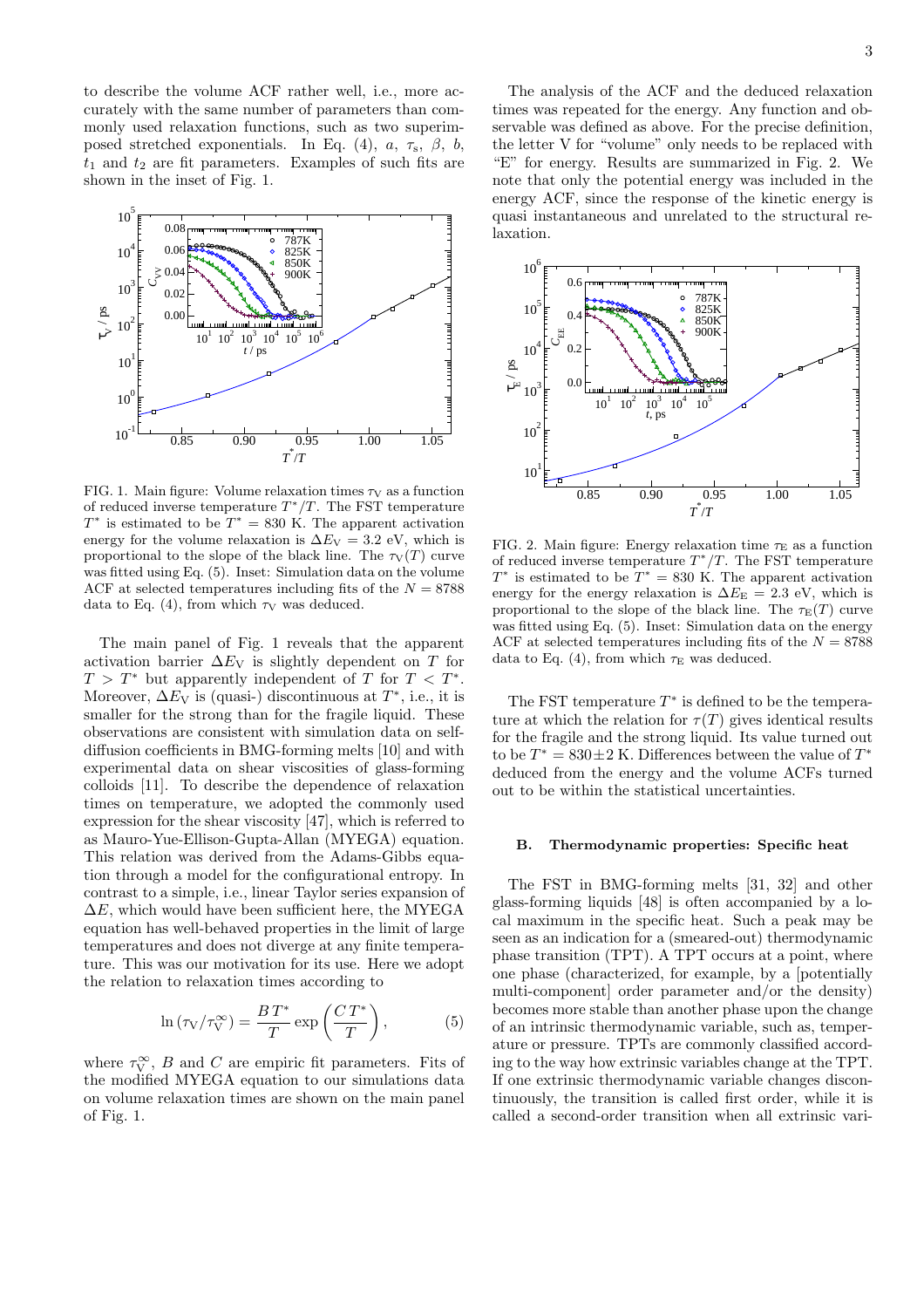ables change continuously. In the latter case, "susceptibilities", such as specific heat or compressibility, change discontinuously at the TPT or show integrable singularities without a  $\delta$ -function contribution.

TPTs only occur in the thermodynamic limit  $(N \rightarrow$  $\infty$ ). In any finite system, there is always a finite probability for the system to peek into an unstable phase, even if this probability may be extremely small – and typically exponentially suppressed with (a sub-linear power of) the particle number  $N$ . Due to this exponential scaling, the thermodynamic limit is essentially always reached in experiments on bulk samples. This is different in computer simulations, where  $N$  often leads to a noticeable smearing out of the transition. The general rule is that the larger  $N$ , the less smeared out is the transition. Irrespective of the order of the transition, singularities or discontinuities occurring at a TPT are smeared out the more the smaller N. Similar comments should apply for a smeared-out TPT, for which correlation lengths do not diverge as in true TPTs, as long as the volume (mean size of the simulation cell) is less than the third power of a correlation length [37, 42].

Before studying the size dependence of the specific heat, we demonstrate in Fig. 3 that our largest studied model system has a local maximum in  $c_p$ . The form of the peak is reminiscent of experimental data in BMGs see, e.g., Fig.  $1(a)$  in Ref. 31 and Fig.  $2(b)$  in Ref.  $32$  but also in other classes of glass-forming melts — see Fig. 2(b) in Ref. 12. On the longest simulation time scales  $t_{\text{sim}}^{\text{max}} = 2 \mu s$ , which could be afforded for the largest system, equilibration could no longer be guaranteed for temperatures  $T < 0.9 T^*$ , at which point our *in-silico* sample undergoes a glass transition, assuming an effective cooling rate of  $\approx 10^7$  K/s at the smallest temperatures, i.e., 1 µs simulation time for each temperature, separated by roughly  $\Delta T = 10$  K. Note that the specific heat due to the kinetic energy was included in Fig. 3, in order to facilitate direct comparison to experimental data.



FIG. 3. Specific heat  $c_p$  of the  $N = 8788$ -system as a function of reduced temperature  $T/T^*$ .  $c_p$  is scaled to the value that a classical harmonic solid would have, i.e., to  $3 \; k_B$  per atom.

Small maxima in  $c_p$  are observed for any studied sys-

tem size N. However, in contrast to what should be expected from drawing an analogy to thermodynamic phase transitions, the maxima  $c_p^{\text{max}}$  decrease with increasing system size. The specific numbers are reported in Fig. 4.



FIG. 4. Maximum value of the specific heat  $c_p$  at the FST as a function of particle number N.  $c_p^{\text{max}}$  is scaled to the value that a classical harmonic solid would have, i.e., to  $3 \; k_B$  per atom.

The peak of  $c_p^{\text{max}}$  is particularly pronounced for the smallest studied system considered here, i.e., for  $N = 96$ . The number of  $c_p^{\text{max}}/c_p^{\text{cryst}} \approx 2.3$  means the configurational specific heat (from which the excess specific heat originates) is enhanced by a factor of 3.6 w.r.t. to a harmonic solid. This can still be seen as a small number, yet, the "jump" in internal energy after integration over the peak is not entirely negligible, i.e.,  $\Delta U \approx 28$  k<sub>B</sub>K per atom, while that for the largest studies system is only  $\Delta U \approx 4 \; k_B K$ . Thus, the smaller systems show stronger signs of a TPT than the larger ones, which is the opposite trend of the generic features of TPTs. While we cannot offer a good explanation of the phenomenon beyond vague statements like the extensivity of entropy becoming valid at larger particle numbers than the extensivity of the internal energy, we feel that we can exclude the possibility of a simple phase competition at the FST.

## C. Structural properties: Radial distribution function

To complete the analysis, we also investigated structural properties. Towards this end, the Zr-Zr radial distribution function (RDF)  $g_{ZrZr}(R)$  is shown in Fig. 5, one time above and one time below  $T^*$ . For a general introduction to the structural evolution in BMG-forming melts, we refer to a recent review article [49].

If there were a competition between two different local structures, clear differences should appear between the RDFs below and above  $T^*$ . Changes in  $g_{Zr-Zr}(R)$ for  $N > 200$  remain almost undetectable when cooling from  $T = 850$  K to  $T = 800$  K. In fact, the RDFs super-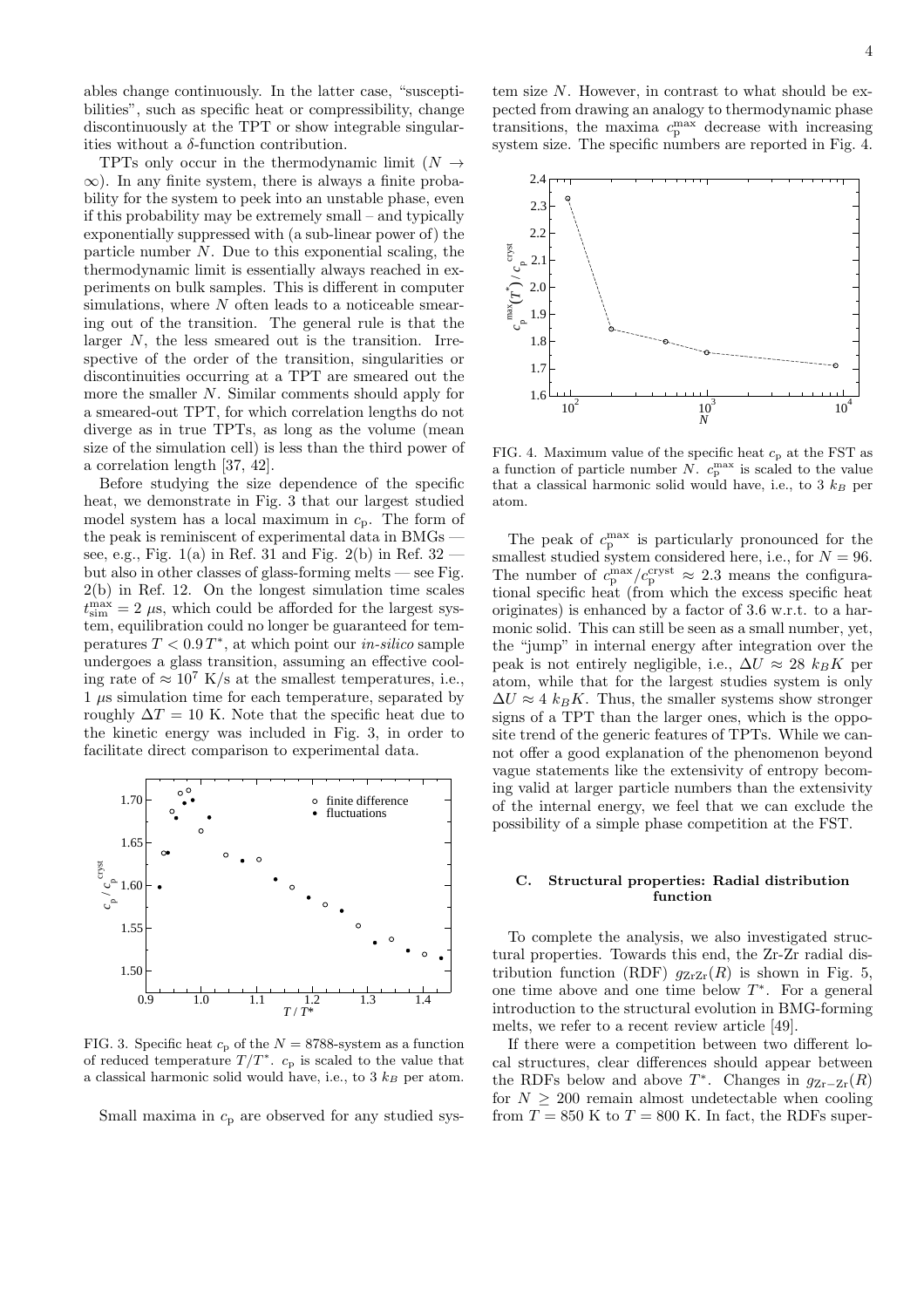

FIG. 5. The Zr-Zr radial distribution  $q_{ZrZr}$  at  $T = 850$  K above (a) and at  $T = 800$  K below (b) the transition temperature  $\hat{T}^* \approx 830$  K.

impose within linewidth in the shown range when being multiplied with temperature. Only the  $g_{Zr-Zr}(R)$  of the smallest system changes in a noticeable way. Specifically its second peak has more structure than the peaks of the larger systems, as revealed in Fig. 5b. This observation is again in contradiction to the expectations from TPTs, where smaller systems have less structure in the (usually but not always more ordered) low-temperature than in the high-temperature phase.

We assured that the transition for the  $N = 96$  system did not (solely) arise due to a commensurability effect of some preferred local structures with the periodic boundary conditions of the cubic simulation cell. Towards this end, additional simulations were run at  $T = 800$  K in which the  $N = 96$  system was duplicated in each spatial dimension. The extra features in the eightfold system disappeared within less than 70 ns, while they had remained stable in the original, small system for more than 10  $\mu$ s.

#### IV. CONCLUSIONS

In this work, we studied the fragile-to-strong transition in a bulk-metallic-glass forming melt using molecular dynamics. The size dependence of  $c_p$  and of the radial distribution function were analyzed, after the used model had been shown to reproduce experimental results for the cross over from a non-Arrhenius to an Arrheniustype dependence of dynamic properties and for the temperature dependence of the specific heat. The FST was found to be less sharp with increasing system size. In particular, the small  $N = 96$  system revealed a much sharper peak in  $c_p$  at the FST and more structure in the Zr-Zr (and other not explicitly shown) RDFs below  $T^*$  than the larger,  $N \geq 200$  systems. These observations contrast the expectations that arise from analogies to usual thermodynamic phase transformations. In the latter case, the specific heat increases with system size in the vicinity of a thermodynamic phase transformation, as long as the system volume is less than the third power of the correlation length of the order parameter driving the transition [37, 42].

An interesting observation was that the relatively sharp transition in the  $N = 96$  system did not (solely) arise due to a potential commensurability or mismatch of a particular, preferred phase with the cubic cell shape. After duplicating the small, structured but yet equilibrated system at  $T < T^*$  in all three spatial dimensions, the internal energy per atom increased to the value taken by the large systems and the detailed features of the RDF distinguishing the  $N = 96$  from the  $N \ge 200$  systems disappeared within a relatively short time span. We note that we made a similar observation for an even smaller system, namely  $N = 48$ , at a temperature very close to  $T = 1,100$  K. As was the case for the  $N = 96$  system near  $T^*$ , an apparent transformation of the small system disappeared after doubling the linear system size along all three spatial dimensions. At this higher temperature, RDFs and specific heat of the eightfold system was essentially indistinguishable from those of larger systems.

These observations make us conclude that volumes in the studied BMG-forming melt can only be seen as representative when they include more than  $O(50)$  atoms at  $T = 1,100$  K and more than  $O(100)$  atoms at  $T^* = 830$  K. These particle numbers, which should be expected to increase with decreasing temperature, will certainly depend on the system of interest and they could sometimes be difficult to reach with *ab initio* methods. Anyone simulating glass-forming melts in general and FSTs in particular, should surely confirm the considered volume to be representative.

A theoretical understanding of the transition should certainly reflect the sub-extensitivity of the specific heat and latent heat of this and related (potentially even all other?) BMG-forming melts at the FST. A simple description of two competing phases within a mean-fieldtype picture does not appear to be consistent with our observations, even if the order parameter is allowed to have more than one component. It might yet be interesting to pursue the question what class of generalized Ginzburg-Landau theory (potentially with negative square-gradient corrections and higher-order stabilizing derivative terms)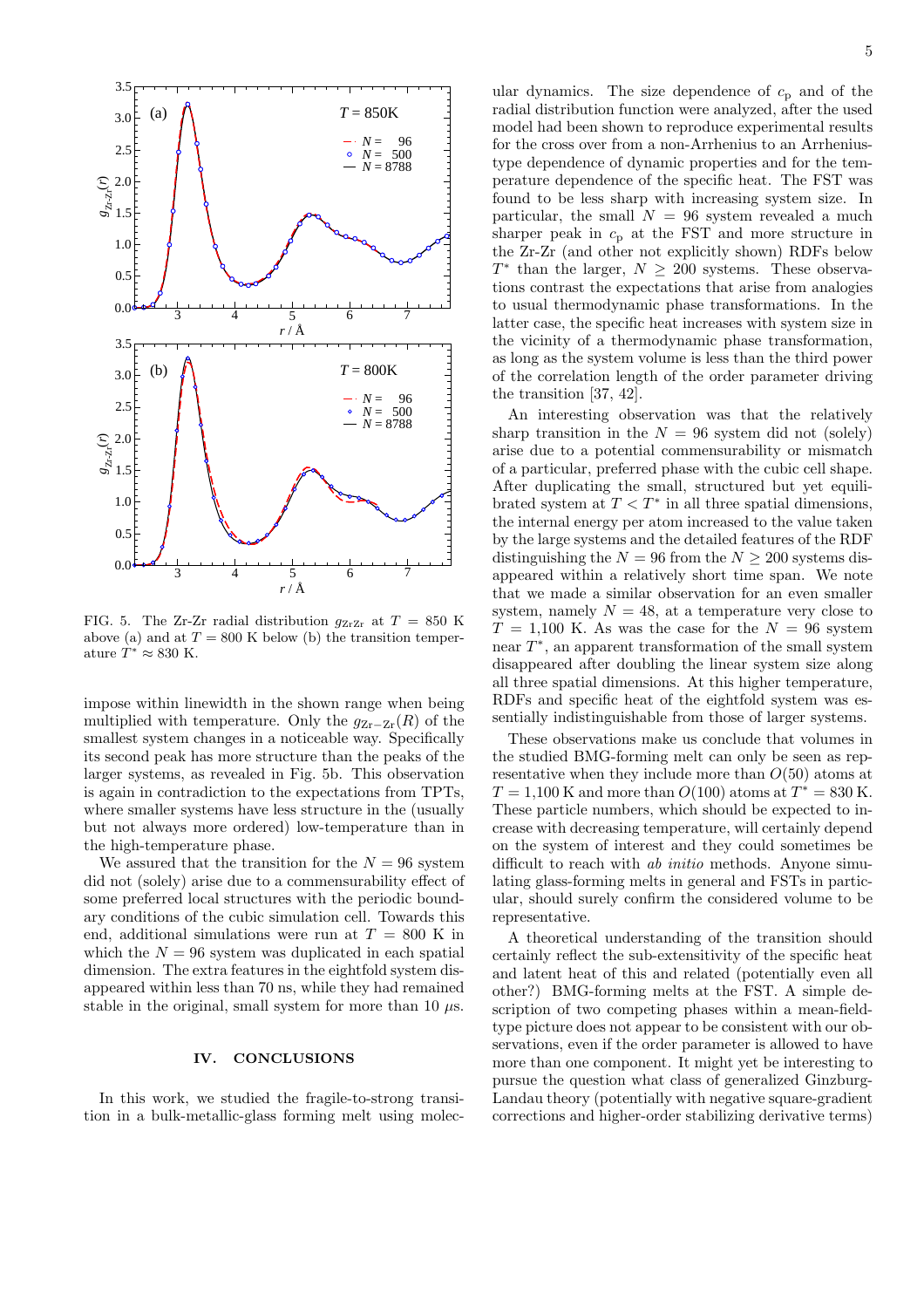can reproduce the thermodynamic anomalies of (bulkmetallic) glass-forming melts, even if the microscopic interpretation of the order parameter remains unclear.

We thank Dr. Moritz Stolpe, Dr. Isabella Gallino and Prof. Ralf Busch for helpful discussions and the German Research Science foundation (DFG) for financial support

- [1] P. Taborek, R. N. Kleiman, and D. J. Bishop, Physical Review B 34, 1835 (1986).
- [2] G. Li, W. M. Du, A. Sakai, and H. Z. Cummins, Physical Review A 46, 3343 (1992).
- [3] Y. Yang and K. A. Nelson, The Journal of Chemical Physics 103, 7732 (1995).
- [4] D. Kivelson, G. Tarjus, X. Zhao, and S. A. Kivelson, Physical Review E 53, 751 (1996).
- [5] R. Richert and C. A. Angell, The Journal of Chemical Physics 108, 9016 (1998).
- [6] E. Rössler, K.-U. Hess, and V. Novikov, Journal of Non-Crystalline Solids 223, 207 (1998).
- [7] J. Horbach and W. Kob, Phys. Rev. B 60, 3169 (1999).
- [8] C. Way, P. Wadhwa, and R. Busch, Acta Materialia 55, 2977 (2007).
- [9] C. Zhang, L. Hu, Y. Yue, and J. C. Mauro, The Journal of Chemical Physics 133, 014508 (2010).
- [10] K. N. Lad, N. Jakse, and A. Pasturel, The Journal of Chemical Physics 136, 104509 (2012).
- [11] F. Mallamace, C. Corsaro, D. Mallamace, and S.-H. Chen, Colloid and Polymer Science 293, 3337 (2015).
- [12] C. A. Angell, Science **267**, 1924 (1995).
- [13] B. Bochtler, O. Gross, I. Gallino, and R. Busch, Acta Materialia 118, 129 (2016).
- [14] B. Bochtler, O. Gross, and R. Busch, Applied Physics Letters 111, 261902 (2017).
- [15] K.-U. Hess, D. Dingwell, and E. Rössler, Chemical Geology 128, 155 (1996).
- [16] J. Horbach and W. Kob, Physical Review E 64 (2001), 10.1103/physreve.64.041503.
- [17] I. Saika-Voivod, P. H. Poole, and F. Sciortino, Nature 412, 514 (2001).
- [18] I. Saika-Voivod, F. Sciortino, and P. H. Poole, Physical Review E 69 (2004), 10.1103/physreve.69.041503.
- [19] M. Vogel and S. C. Glotzer, Physical Review Letters 92 (2004), 10.1103/physrevlett.92.255901.
- [20] M. Vogel and S. C. Glotzer, Physical Review E 70 (2004), 10.1103/physreve.70.061504.
- [21] A. Saksaengwijit, J. Reinisch, and A. Heuer, Physical Review Letters 93 (2004), 10.1103/physrevlett.93.235701.
- [22] E. A. Jagla, Journal of Physics: Condensed Matter 11, 10251 (1999).
- [23] F. W. Starr, F. Sciortino, and H. E. Stanley, Physical Review E 60, 6757 (1999).
- [24] A. Faraone, L. Liu, C.-Y. Mou, C.-W. Yen, and S.- H. Chen, The Journal of Chemical Physics 121, 10843 (2004).

through Grant No. Mu  $1694/6-1$ . We also thank Jülich Supercomputing Center for computational resources on JUQUEEN.

## V. DATA AVAILABILITY

The raw/processed data required to reproduce these findings cannot be shared at this time as the data also forms part of an ongoing study.

- [25] L. Xu, P. Kumar, S. V. Buldyrev, S.-H. Chen, P. H. Poole, F. Sciortino, and H. E. Stanley, Proceedings of the National Academy of Sciences 102, 16558 (2005).
- [26] L. Liu, S.-H. Chen, A. Faraone, C.-W. Yen, and C.-Y. Mou, Physical Review Letters 95 (2005), 10.1103/physrevlett.95.117802.
- [27] P. Gallo and M. Rovere, The Journal of Chemical Physics 137, 164503 (2012).
- [28] D. Corradini, P. Gallo, S. V. Buldyrev, and H. E. Stanley, Physical Review E 85 (2012), 10.1103/physreve.85.051503.
- [29] M. D. Marzio, G. Camisasca, M. Rovere, and P. Gallo, The Journal of Chemical Physics 144, 074503 (2016).
- [30] M. D. Marzio, G. Camisasca, M. M. Conde, M. Rovere, and P. Gallo, The Journal of Chemical Physics 146, 084505 (2017).
- [31] S. Wei, F. Yang, J. Bednarcik, I. Kaban, O. Shuleshova, A. Meyer, and R. Busch, Nature Communications 4 (2013), 10.1038/ncomms3083.
- [32] M. Stolpe, I. Jonas, S. Wei, Z. Evenson, W. Hembree, F. Yang, A. Meyer, and R. Busch, Physical Review B 93 (2016), 10.1103/physrevb.93.014201.
- [33] H. Tanaka, Journal of Physics: Condensed Matter 15, L703 (2003).
- [34] P. H. Poole, F. Sciortino, T. Grande, H. E. Stanley, and C. A. Angell, Physical Review Letters 73, 1632 (1994).
- [35] N. B. Wilding and J. E. Magee, Physical Review E 66 (2002), 10.1103/physreve.66.031509.
- [36] K. Stokely, M. G. Mazza, H. E. Stanley, and G. Franzese, Proceedings of the National Academy of Sciences 107, 1301 (2010).
- [37] M. S. S. Challa, D. P. Landau, and K. Binder, Physical Review B 34, 1841 (1986).
- [38] L. Hu, C. Zhou, C. Zhang, and Y. Yue, The Journal of Chemical Physics 138, 174508 (2013).
- [39] S. Wei, I. Gallino, R. Busch, and C. A. Angell, Nature Physics 7, 178 (2010).
- [40] W. Gotze and L. Sjogren, Reports on Progress in Physics 55, 241 (1992).
- [41] W. Götze, *Complex Dynamics of Glass-Forming Liquids:* A Mode-Coupling Theory (Oxford University Press, Oxford, 2009).
- [42] K. Binder, Reports on Progress in Physics **50**, 783 (1987).
- [43] Y. Q. Cheng, E. Ma, and H. W. Sheng, Phys. Rev. Lett. 102 (2009), 10.1103/physrevlett.102.245501.
- [44] S. Plimpton, Journal of Computational Physics 117, 1 (1995).